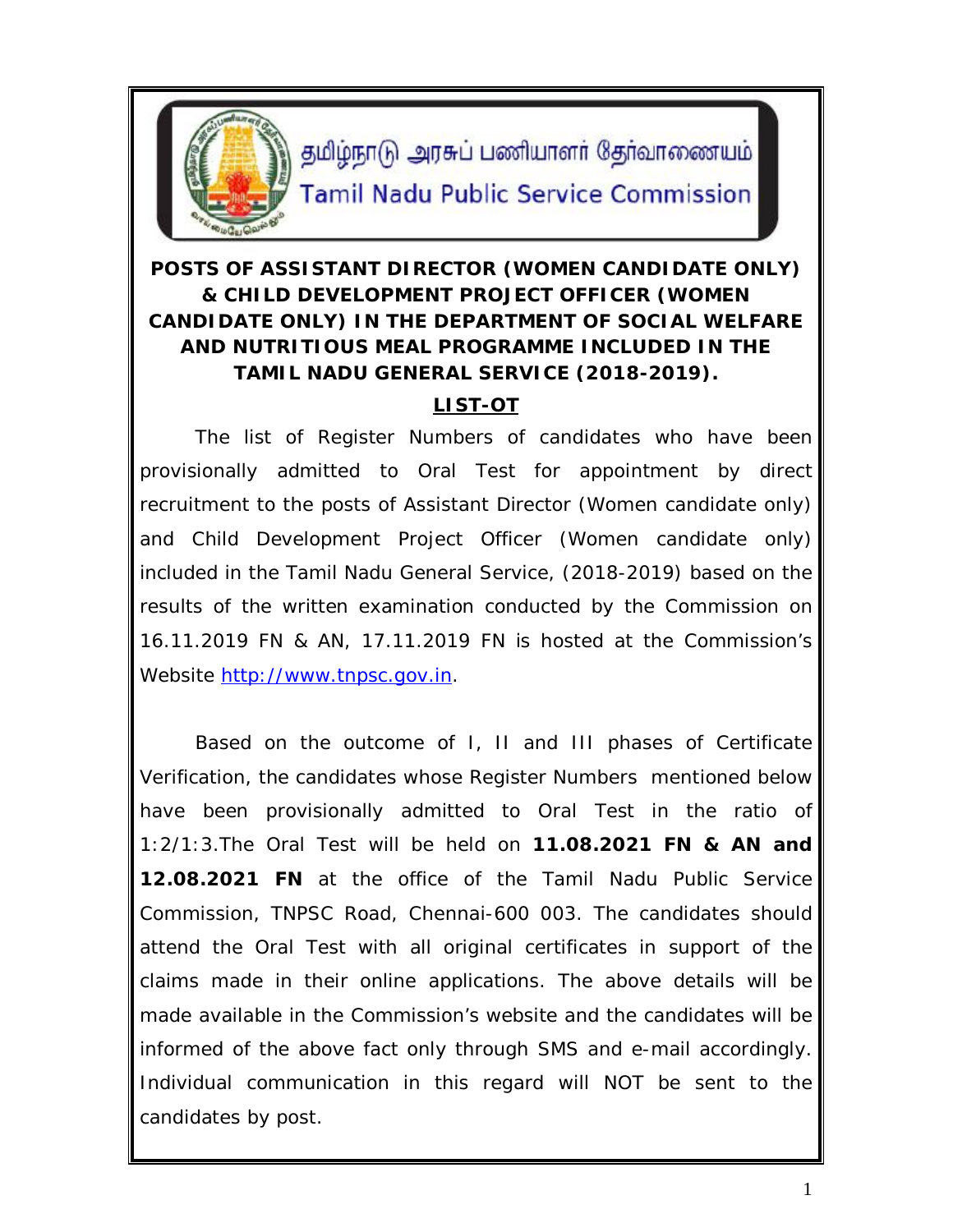### **Assistant Director (PG Degree Standard)**

010001156 010002285 010002324 010003233 010003234 010003245 010003252 010003255 010003269 010003271 010003286 010003302 010004080 020002037 020002122 020002125 020002134 100001191 100002198 100002207 100002215 100002224 100002242 170001016 170001209 170001245 170001263 250001041 250001382 260001201 260002057 AND 260002064

### **Child Development Project Officer (UG Degree Standard)**

| 010001013 | 010001090 | 010001095 | 010001099 | 010001116  | 010001121 |
|-----------|-----------|-----------|-----------|------------|-----------|
| 010001127 | 010001180 | 010001187 | 010001260 | 010001261  | 010001264 |
| 010001270 | 010001271 | 010001276 | 010001280 | 010001299  | 010001352 |
| 010001355 | 010002019 | 010002027 | 010002029 | 010002037  | 010002048 |
| 010002066 | 010002080 | 010002091 | 010002099 | 010002112  | 010002118 |
| 010002130 | 010002156 | 010002165 | 010002166 | 010003134  | 010003145 |
| 010003161 | 010003186 | 010005014 | 010005145 | 010005184  | 010005215 |
| 010005223 | 010005234 | 010005242 | 010005267 | 010005283  | 010005297 |
| 010006013 | 010006073 | 010006087 | 010006187 | 010006215  | 010006221 |
| 020001034 | 020001041 | 020001062 | 020001075 | 020001086  | 020001089 |
| 020001098 | 020001119 | 020001133 | 020001138 | 020001141  | 020001145 |
| 020001150 | 020001153 | 020001162 | 020001179 | 020001182  | 020001191 |
| 020001197 | 020001214 | 020001236 | 020001238 | 020001248  | 020001251 |
| 020003066 | 020003068 | 020003070 | 020003087 | 020003090  | 020003119 |
| 020003130 | 020003193 | 020003240 | 020003252 | 020003274  | 020003297 |
| 020003310 | 020003316 | 020003317 | 020003339 | 100001051  | 100001053 |
| 100001091 | 100001096 | 100001104 | 100001115 | 100001120  | 100001130 |
| 100001155 | 100001218 | 100001269 | 100001274 | 100001278  | 100001281 |
| 100001282 | 100001288 | 100002022 | 100002119 | 100002130  | 100002131 |
| 100003048 | 100003082 | 100003292 | 100003307 | 100003317  | 100003320 |
| 100004014 | 100004100 | 100004108 | 100004109 | 100004125  | 100004132 |
| 100004164 | 100004172 | 100004182 | 100004186 | 170001004  | 170001034 |
| 170001044 | 170001050 | 170001074 | 170001088 | 170001159  | 170001163 |
| 170001212 | 170001220 | 170001226 | 170002045 | 170002136  | 170002160 |
| 170002168 | 170002193 | 170002215 | 170002221 | 170002227  | 170002234 |
| 170002237 | 170002262 | 170002280 | 170002285 | 250001080  | 250001103 |
| 250001154 | 250001161 | 250001192 | 250001198 | 250001209  | 250001214 |
| 250001229 | 250001241 | 250001242 | 250001337 | 250002290  | 250002292 |
| 250002294 | 250002314 | 250002348 | 250003045 | 250003119  | 250003146 |
| 260001047 | 260001049 | 260001103 | 260001109 | <b>AND</b> | 260002190 |
|           |           |           |           |            |           |

#### **Assistant Director & Child Development Project Officer (PG & UG Degree Standard)**

|     |           | 010001005  010001142  010003154  010003179  020001244  250001255 |  |
|-----|-----------|------------------------------------------------------------------|--|
| AND | 250001359 |                                                                  |  |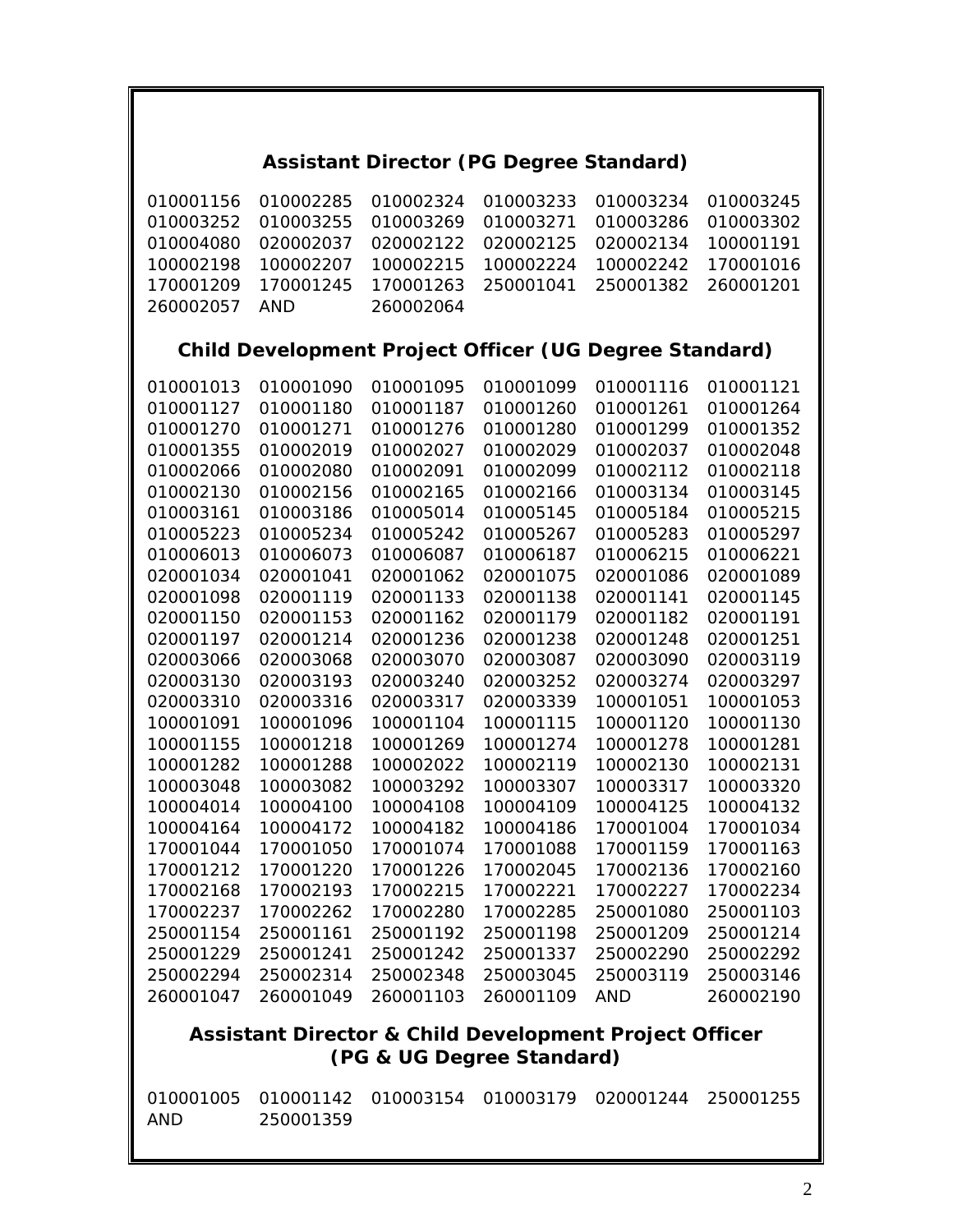### **NOTES:**

- *1.*Mere inclusion of the Register Numbers of candidates in the above list will not imply that their candidature has been fully considered for next stage of selection**.**
- 2. The candidates whose Register Numbers are found in the above list have been admitted provisionally to the Oral Test based on the marks obtained by them in the Written Examination and with reference to the Rule of Reservation of Appointments.
- 3. The admission of the candidates to Oral Test is provisional subject to verification and acceptance of the claim made in their online applications towards Age, Educational Qualification, Community, Differently Abled Status, PSTM etc., through original documents. If any of their claims are found to be false or incorrect, their online applications will be rejected, their provisional admission to Oral Test will be cancelled and they will not be admitted to the next stage of selection.
- 4. The list of Register Numbers of candidates who were admitted to certificate verification and who have not been considered for provisional admission to Oral Test and the reasons therefore have been mentioned in the Annexure to this list.
- 5. The admission of the above candidates to the Oral Test is purely provisional subject to the decision of the Commission and subject to the outcome of final orders to be passed by the Hon'ble High Court of Judicature at Madras in the W.P.Nos.18996 of 2020, 7927 of 2021, W.A.No.1629 of 2021 and other cases relating to this recruitment, if any, pending on the files of the Hon'ble High Court, Madras/Madurai Bench of Madras High Court.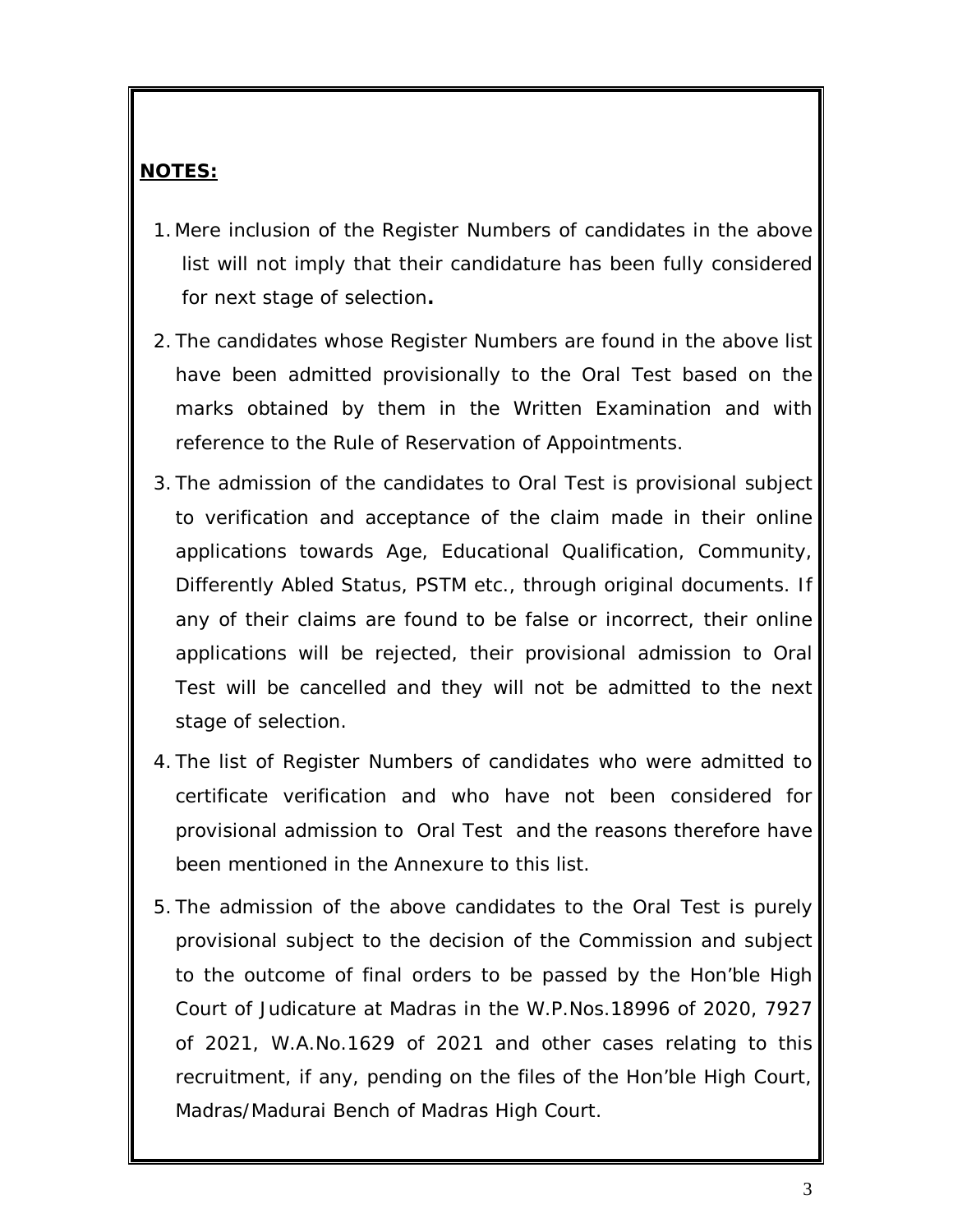6. Candidates who have been admitted provisionally to the Oral Test are hereby advised to attend the Oral Test with all the relevant documents without fail. Failure to produce even any one of the essential document will result in their non-admission to Oral Test.

#### *Annexure*

The candidates with the following Register Numbers have not been considered as their online applications have been rejected for various reasons in the 1st, 2nd and 3rd phases of Certificate Verification*.*

| 010001035                                                          | 010001049 | 010001053 | 010001101                               | 010001158 010001194 |           |
|--------------------------------------------------------------------|-----------|-----------|-----------------------------------------|---------------------|-----------|
| 010001222                                                          | 010001262 | 010001263 | 010001267                               | 010002036 010002086 |           |
| 010002090                                                          | 010002098 | 010002283 | 010002284                               | 010003117           | 010003157 |
| 010003185                                                          | 010003214 | 010003243 | 010003246                               | 010005010           | 010005052 |
| 010005060                                                          | 010005207 | 010005226 | 010005250                               | 010005288           | 010005304 |
| 010006042                                                          | 010006078 | 010006137 | 010006168                               | 010006173           | 020001104 |
| 020001160                                                          | 020001161 | 020001163 | 020001172                               | 020001177           | 020001188 |
| 020001202                                                          | 020001287 | 020002079 | 020002145                               | 020003076           | 020003101 |
| 020003110                                                          | 020003191 | 020003192 | 020003199                               | 020003201           | 020003217 |
| 020003236                                                          | 020003244 | 020003253 | 020003256                               | 020003272           | 020003313 |
| 020003330                                                          | 100001106 | 100001123 | 100002088                               | 100002113           | 100002127 |
| 100002154                                                          | 100002268 | 100003047 | 100003055                               | 100003070           | 100003074 |
| 100003079                                                          | 100003108 | 100003111 | 100003132                               | 100003134           | 100003137 |
| 100003146                                                          | 100003154 | 100003165 | 100003170                               | 100003188           | 100003191 |
| 100003206                                                          | 100003246 | 100003247 | 100004029                               | 100004037           | 100004049 |
| 100004054                                                          | 100004075 | 100004090 | 100004098                               | 100004123           | 100004131 |
| 100004142                                                          | 100004191 | 100004200 | 170001116                               | 170001146           | 170001169 |
| 170001267                                                          | 170002044 | 170002057 | 170002080                               | 170002103           | 170002141 |
| 170002149                                                          | 170002166 | 170002169 | 170002205                               | 170002222           | 170002231 |
| 170002236                                                          | 170002242 | 170002248 | 250001142                               | 250001149           | 250001182 |
| 250001338                                                          | 250002091 | 250002323 | 250002325                               | 250002362           | 250002377 |
| 250002388                                                          | 250003066 | 250003071 | 260001171                               | 260001204           | 260002142 |
| 260002175<br>AND 260002199                                         |           |           |                                         |                     |           |
|                                                                    |           |           |                                         |                     |           |
| The candidates with the following Register Numbers have also not   |           |           |                                         |                     |           |
| been considered as they have not reached the zone of consideration |           |           |                                         |                     |           |
| for provisional admission to Oral Test in the ratio of 1:2/1:3.    |           |           |                                         |                     |           |
| 010003283                                                          | 020001040 | 100002065 | 250001347 010001006 010001037           |                     |           |
| 010001135                                                          | 010001144 |           | 010001155 010001210 010001225 010001228 |                     |           |

010001266 010001269 010001277 010001286 010001333 010001343